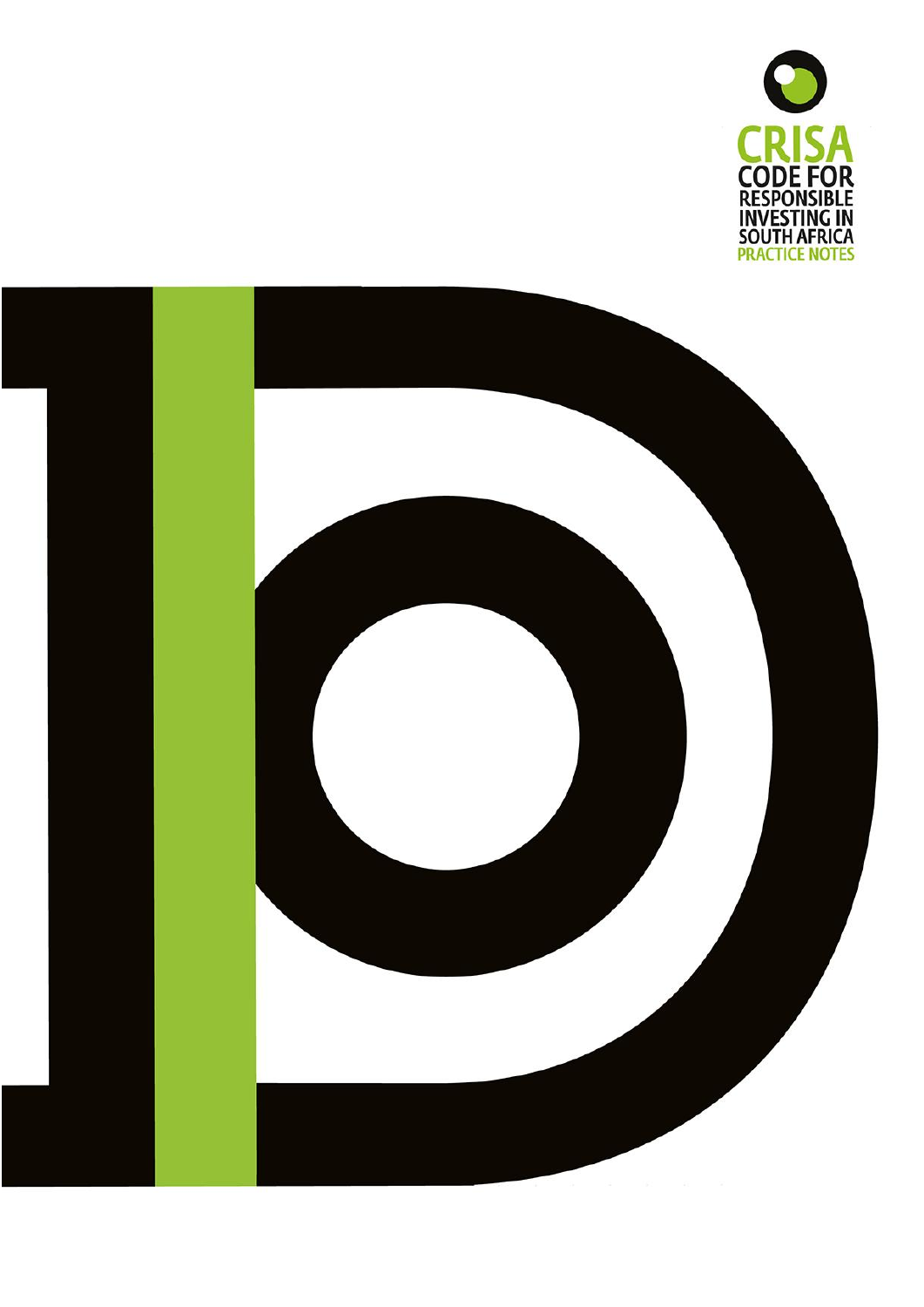# **CRISA SUMMARY**

The Code for Responsible Investing in South Africa (CRISA) provides guidance on how institutional investors should execute investment analysis and investment activities and exercise rights so as to promote sound governance. There are five key Principles:

- 1. An institutional investor should incorporate sustainability considerations, including environmental, social and governance (ESG), into its investment analysis and investment activities as part of the delivery of superior risk-adjusted returns to the ultimate beneficiaries.
- 2. An institutional investor should demonstrate its acceptance of ownership responsibilities in its investment arrangements and investment activities.
- 3. Where appropriate, institutional investors should consider a collaborative approach to promote acceptance and implementation of the Principles of CRISA and other codes and standards applicable to institutional investors.
- 4. An institutional investor should recognise the circumstances and relationships that hold a potential for conflicts of interest and should proactively manage these when they occur.
- 5. Institutional investors should be transparent about the content of their policies, how the policies are implemented and how CRISA is applied to enable stakeholders to make informed assessments.

CRISA applies to:

- Institutional investors as asset owners, for example, pension funds and insurance companies (see page 9 of CRISA for a definition of " institutional investor").
- Service providers of institutional investors, for example, asset and fund managers and consultants (see page 9 of CRISA for a definition of "service provider").

# **INTRODUCTION**

This practice note has been drafted by the CRISA Committee (the Committee) and is designed to provide guidance to institutional investors and their service providers on how best to undertake disclosure on progress towards the application of the Principles set out in CRISA. This practice note focuses predominantly on the implementation and interpretation of Principle 5 of CRISA: *Institutional investors should be transparent about the content of their policies, how the policies are implemented and how CRISA is applied to enable stakeholders to make informed assessments.* This Practice Note is a living document and may be updated from time to time by the Committee.

The practice note is structured under the following headings:

- Purpose of disclosure
- Disclosure duties of institutional investors and service providers presenting the respective roles of institutional investors and service providers with regards to disclosure
- Framework for CRISA disdosure presenting a guideline with reference to content, timing and medium for CRISA disclosure.

© 2009 Institute of Directors in Southern Africa. All rights reserved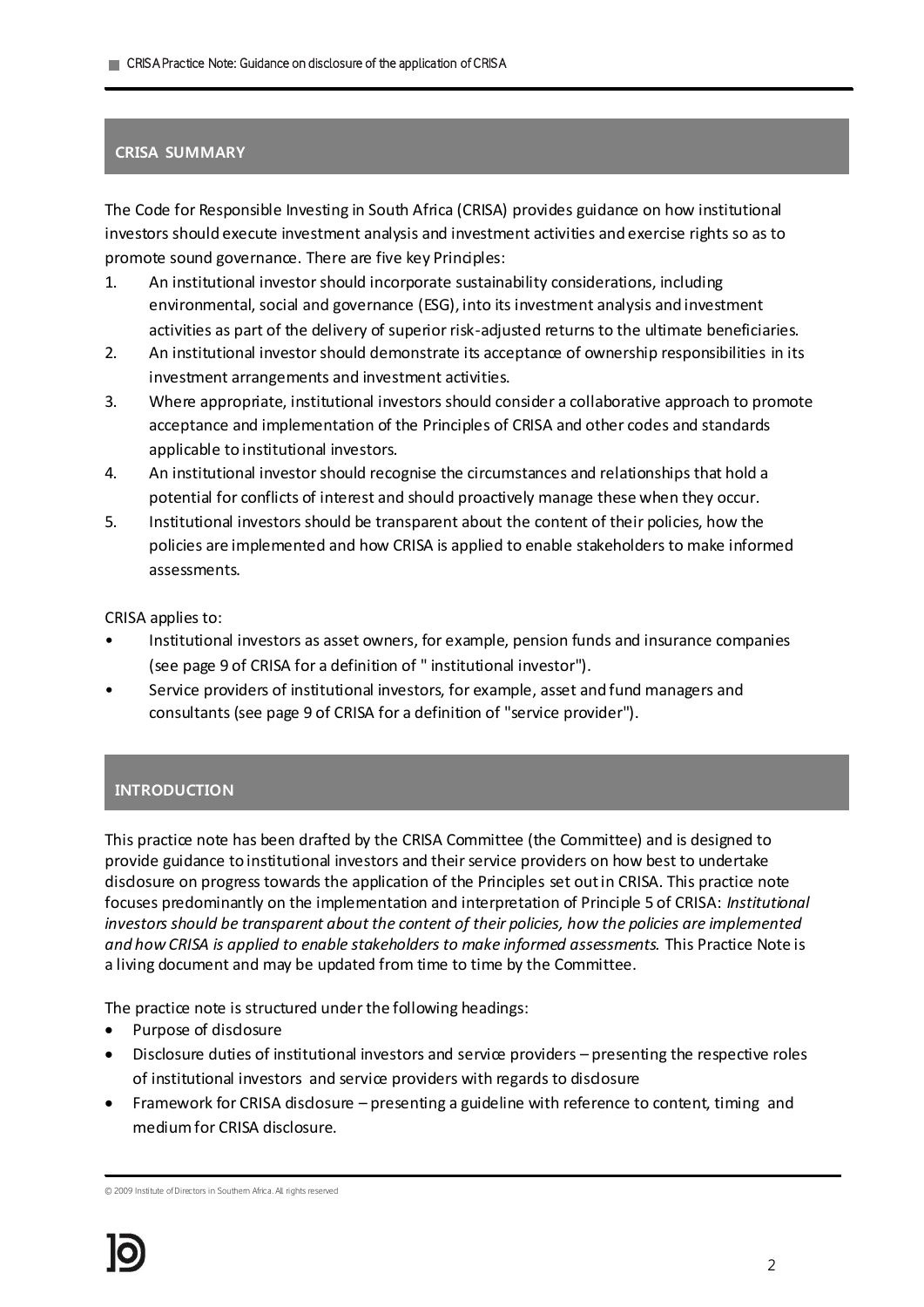## **PURPOSE OF DISCLOSURE**

Public disclosure regarding the implementation of CRISA is a key element for the effectiveness of CRISA. Without it institutional investors, i.e. asset owners are not able to hold service providers to account, ultimate beneficiaries are not able to hold institutional investors to account and investee companies are deprived of the opportunity to meaningfully engage with institutional investors and their service providers. In view of the fact that application of CRISA is voluntary, market forces are necessary to encourage self-regulation. Without sufficient public disclosure, market forces do not have a sufficiently informed basis upon which to function.

The disclosure requirement of CRISA serves several important purposes, including that it:-

- Helps build a growing repository of practices to promote dialogue and learning.
- Advances transparency and accountability such that stakeholders can:
	- a. call institutional investors and service providers to account
	- b. gain confidence that commitments are carried forward in practice.
- Provides formal information flow in order to further facilitate engagement between investors and investee companies.
- Drives continuous performance improvement in terms of the application of CRISA.
- Safeguards the integrity of CRISA.

#### **DISCLOSURE DUTIES OF INSTITUTIONAL INVESTORS AND SERVICE PROVIDERS**

The Committee recognises that institutional investors may outsource some or all of their investment decision-making processes and activities to service providers. Notwithstanding this CRISA provides as follows: *Legally, the institutional investor, who is the asset owner, has fiduciary duties towards the ultimate beneficiaries of these investments and is accountable in this regard. If an institutional investor appoints a service provider to make investment decisions or to execute any aspect of the investment activities dealt with in CRISA, that relationship is regulated by the mandate. Expectations for application of this Code, reporting requirements and sanctions for non-adherence by the service provider are to be agreed and determined via the mandate. However, the accountability of the institutional investor to the ultimate beneficiary to monitor application is not diminished by such mandate.* Therefore, as far as disclosure on the application of CRISA is concerned, the ultimate responsibility for ensuring complete disclosure lies with the institutional investor as owner of the assets to which the disdosure pertains.

In the event that none of the investment decision-making processes and activities are outsourced to service providers, the institutional investor should follow the disclosure guidelines as set out in this Practice Note.

In practice, service providers to institutional investors may be faced with having to make various disclosures in accordance with each mandate received. This may not be workable if there are a number of mandates. Similarly, there are also difficulties associated with the aggregation of information for institutional investors that use a number of service providers. There is the risk of double counting and other practical challenges with managing the information that may result in inaccuracies. The United Nations-backed Principles for Responsible Investment (PRI) provides for this

© 2009 Institute of Directors in Southern Africa. All rights reserved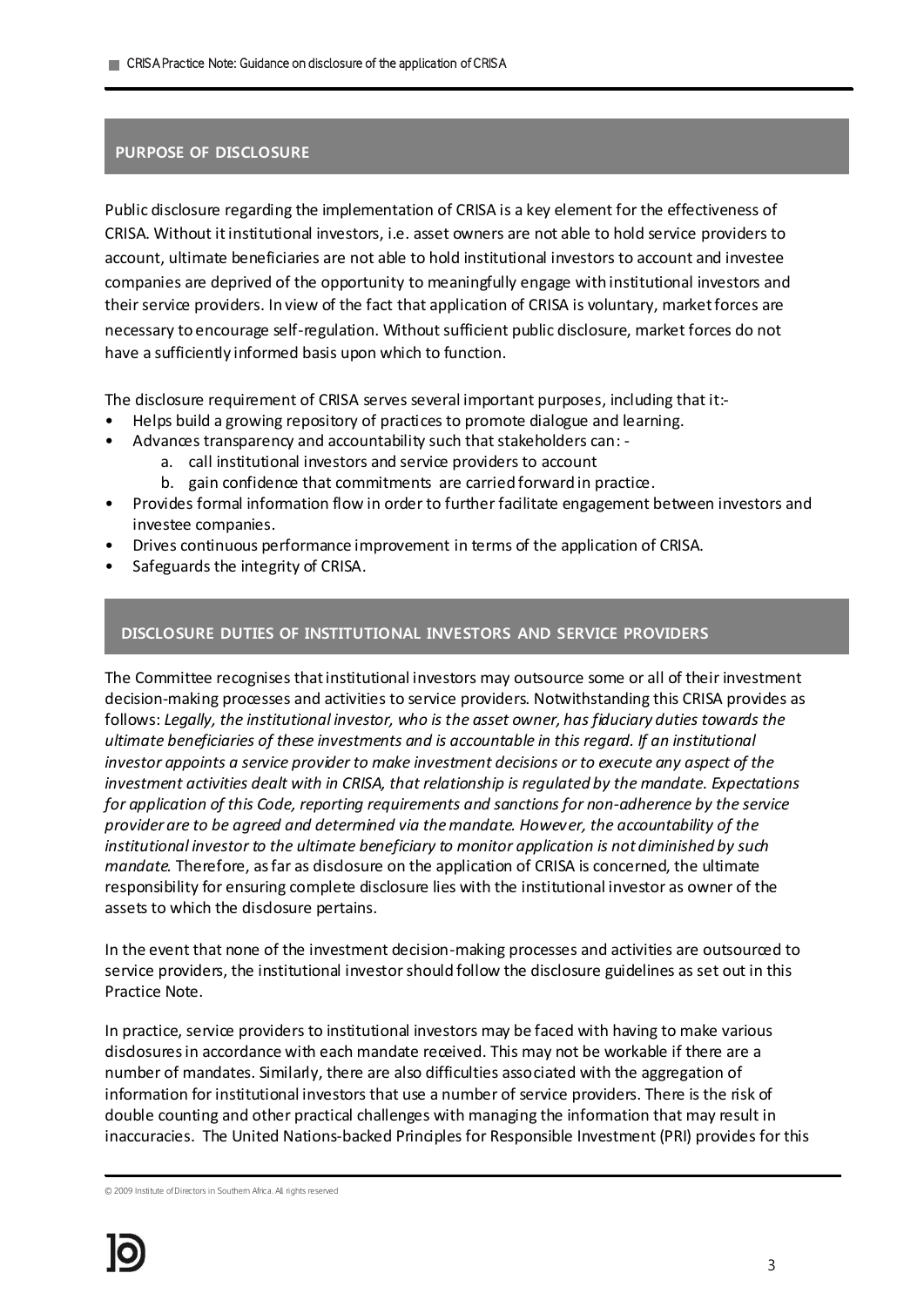eventuality by recommending that its asset manager (service provider) signatories publish proxy voting results and the nature and extent of engagements with investee companies. Asset owners (institutional investors), are encouraged by the PRI to report on the processes and procedures they have in place to select and monitor service providers with the view that the adoption of the six PRI principles is promoted.

The Committee endorses this approach and therefore, where investment activities and decisions are delegated to a service provider by mandate, the institutional investor is required to, at a minimum, disdose:-

- the extent to which disclosure (or aspects thereof) has been delegated to a service provider;
- details of its mandate to the service provider; and
- details of the processes and procedures on how it selects and monitors application by its service provider(s) of CRISA in respect of those investment decisions and activities that have been delegated via the mandate.

The disclosure obligation on a service provider will depend on whether this has been delegated in terms of the mandate and if so, the extent of the delegation. Service providers should follow the guidance provided in this practice note in so far as it falls within the scope of its delegation.

The overarching principle that applies to disclosure by the institutional investor *vis-à-vis* their mandate with a service provider is that the disclosures by the institutional investor, as asset owner, and its service provider should when read together cover the complete disclosure framework as described below.

# **FRAMEWORK FOR DISCLOSURE**

It should be noted that CRISA requires that "*the disclosure by institutional investors should be made public in order that it is readily accessible to all stakeholders, including companies and the ultimate beneficiaries*". With regards to public disclosure, this includes, but is not limited to, publication on the institutional investor and/or its service providers' website and/ or in the integrated annual report or responsible investment report, as the case may be. Disclosure in the integrated annual report may be by means of reference to the website disclosure or that in the responsible investment report. It may be a standalone report or a section in the integrated annual report or responsible investment report. Recognising that the implementation of CRISA is an on-going activity the following framework is proposed for disclosure. Note that we deal with CRISA disclosure as consisting of three separate elements below due to the fact that the appropriate platform and timing of disclosure for each of these are different depending on the information requirements of the users.

#### **Element 1: Disclosure of policies**

Policies should be made publically available to provide stakeholders with information on the following:

**•** The extent to which the institutional investor (or the service provider under mandate) incorporates sustainability considerations, including ESG, into the investment process as set out under Principle 1.

<sup>© 2009</sup> Institute of Directors in Southern Africa. All rights reserved

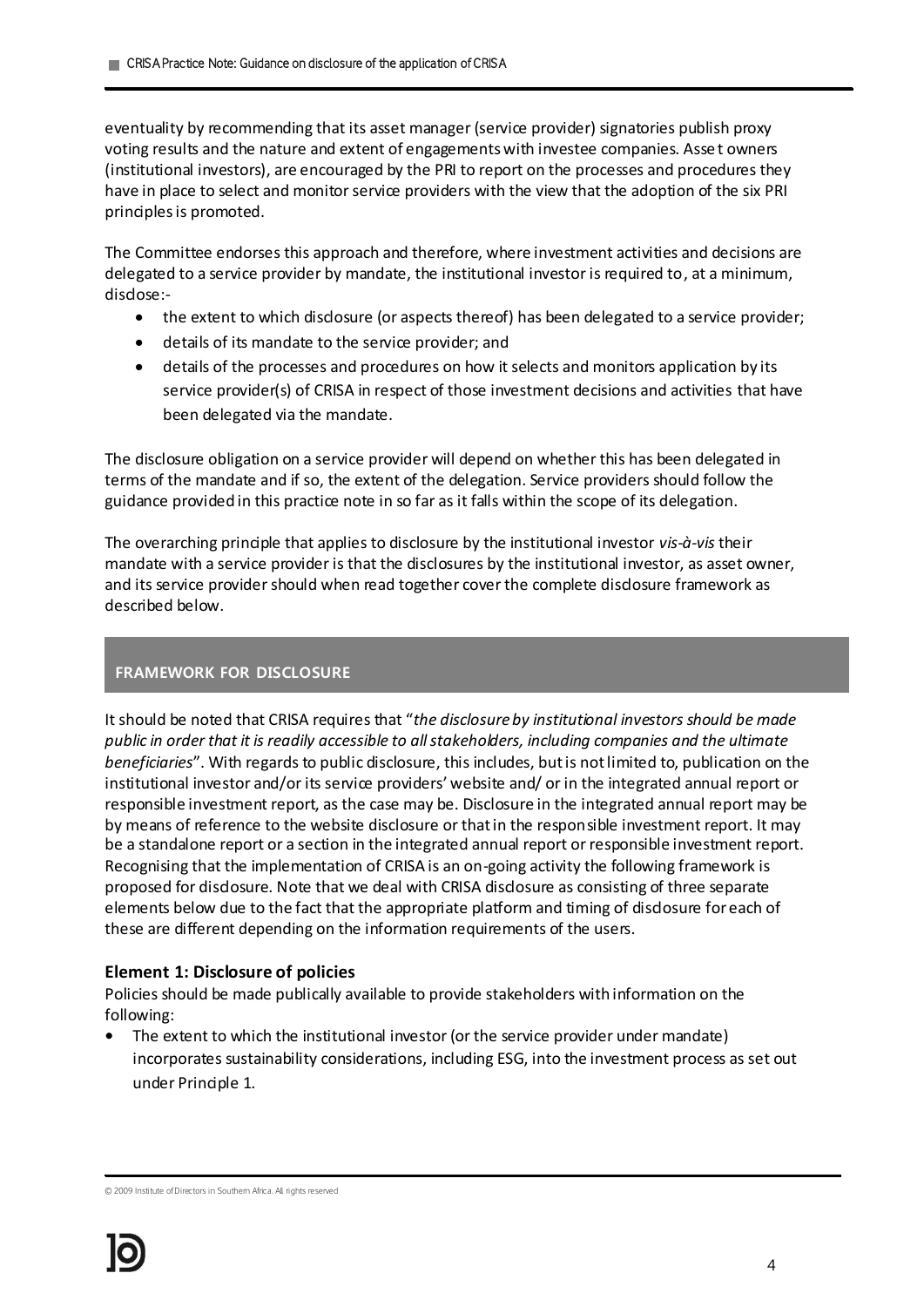- **•** The manner in which the institutional investor (or the service provider under mandate) discharges its ownership responsibilities, including its policies regarding proxy voting and the disclosure of proxy vote results as set out under Principle 2.
- **•** The manner in which the institutional investor (or the service provider under mandate) identifies, prevents and manages conflicts of interests as set out under Principle 4.

Further to the above, these policies should also provide stakeholders with information on the governance structures and controls that are in place to ensure effective implementation. Additionally, policies should be reviewed by the board and, when necessary, updated annually.

It should be noted that the above policies may be drafted as separate policies or may be rolled into a single policy. Similarly the above policies may be incorporated in overarching responsible investment policies that address both the requirements of CRISA and the UN-backed PRI.

**Timing:** The effective date for disclosure of CRISA policies and/or guideline documents is 1 February 2012**.** 

**Disclosure medium:** Website or other readily accessible public platforms where on-going activity can be tracked.

## **Element 2: Disclosure of responsible ownership practises**

Disclosure of responsible ownership practises includes disclosure on both proxy vote results (in a manner consistent with the policy on proxy voting) and a summary of engagement activities. This may include, but is not limited to the following:

- a. Disclosure of proxy vote results in a manner consistent with the institutional investor's responsible ownership policy. In the event that voting is not made public but only divulged in terms of a mandate to clients directly, a full explanation of the considerations that informed this practice and agreement should be provided - refer to paragraph 15 under Principle 5. Good practice with regards to responsible ownership should include:
	- i. direct disdosure of vote results per resolution
	- ii. whether the vote cast by the institutional investor or its service provider was against or where it abstained from voting
	- iii. an explanation of the reasons where it abstained or a vote was cast against the proposed resolution
	- iv. whether the meeting was attended by the institutional investor or whether voting took place by proxy.
- b. Summary of engagement activity in a manner consistent with the institutional investor's responsible ownership policy with details on the nature and number of engagements and otherwise include the substance of the engagement and progress made.

**Timing:** In terms of CRISA, disclosure should have been instituted with effect from 1 February 2012. Proxy voting and engagement are on-going activities and it is therefore recommended that disclosure occurs at a minimum twice a year, in a manner consistent with the institutional investor's the institutional investor (or the service provider under mandate) responsible ownership policy. Disclosure of this nature may occur more frequently or on a continual basis according to each institutional investor's requirements.

<sup>© 2009</sup> Institute of Directors in Southern Africa. All rights reserved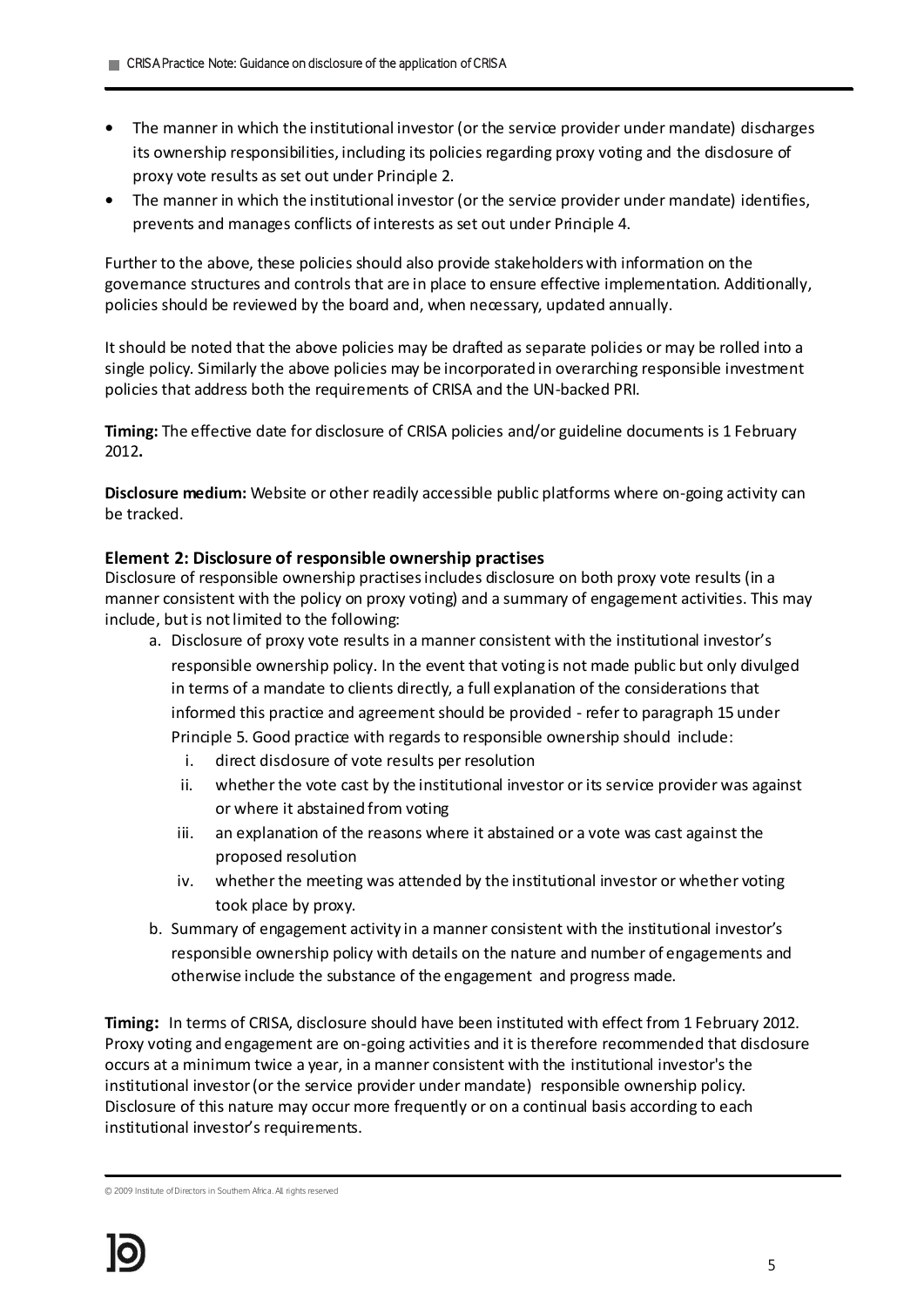**Disclosure medium:** Website or other readily accessible public platforms where on-going activity can be tracked.

## **Element 3: Comprehensive disclosure of CRISA implementation**

CRISA requires that institutional investors "*at least once a year, fully and publically disclose to what extent it applies this Code*" Disclosure of a general statement concerning the implementation of CRISA should include:

- A general description of the approach adopted in order to implement CRISA.
	- $\circ$  A description of the governance structures and controls that the institutional investor has in place to support the monitoring of the application of the CRISA Principles.
	- $\circ$  A description of the extent to which the institutional investor outsources the application of CRISA through its mandate with services providers.
- Time period which the disclosure covers.
- Extent to which the institutional investor or its service providers' have engaged with stakeholders to better understand information requirements (paragraph 11 of CRISA).
- Measures adopted by the institutional investor to ensure application of CRISA by service providers (paragraph 17 of CRISA). Please refer to heading 2.3 above for further guidance in this regard.
- In respect of each Principle:
	- o Description of how each Principle has been practically implemented, including scope of application (refer paragraph 16 of CRISA). In terms of this, the scope of application may be either through direct investment and/or ownership decision making processes and/or through the selection and/or management of service providers.
	- $\circ$  Description of specific monitoring actions undertaken, induding qualitative and quantitative measures that support the application of the Principles (refer paragraph 16 of CRISA).
	- o Any forward-looking commitments, if applicable, regarding the application of the Principles over the next 12 months, including key performance indicators or targets and timelines for applying CRISA.
	- $\circ$  Details concerning progress made on any forward-looking commitments for the previous reporting period.
- If the Principle is not applied then a clear explanation should be provided covering the following:
	- o Background information and context taken into consideration when the decision was made not to apply or to apply differently
	- $\circ$  Reason for not applying the Principle or applying it differently
	- o Mitigating factors introduced to manage the risk emanating from a limited application or no application of a specific CRISA Principle.

**Timing**: Due to there being multiple financial year-ends throughout the year, it is proposed that each institutional investor disdoses, in an annual statement, their application of the Principles set out in CRISA, to coincide with their annual reporting cycle after 1 February 2012. Notwithstanding the fact that the Committee recognises that full implementation of CRISA will only happen over a period of time, greater levels of disclosure are anticipated from 2013 and beyond.

**Disclosure medium**: The evident vehicle for comprehensive disclosure is the integrated annual report or responsible investment report of the institutional investor or its service providers, as the case may